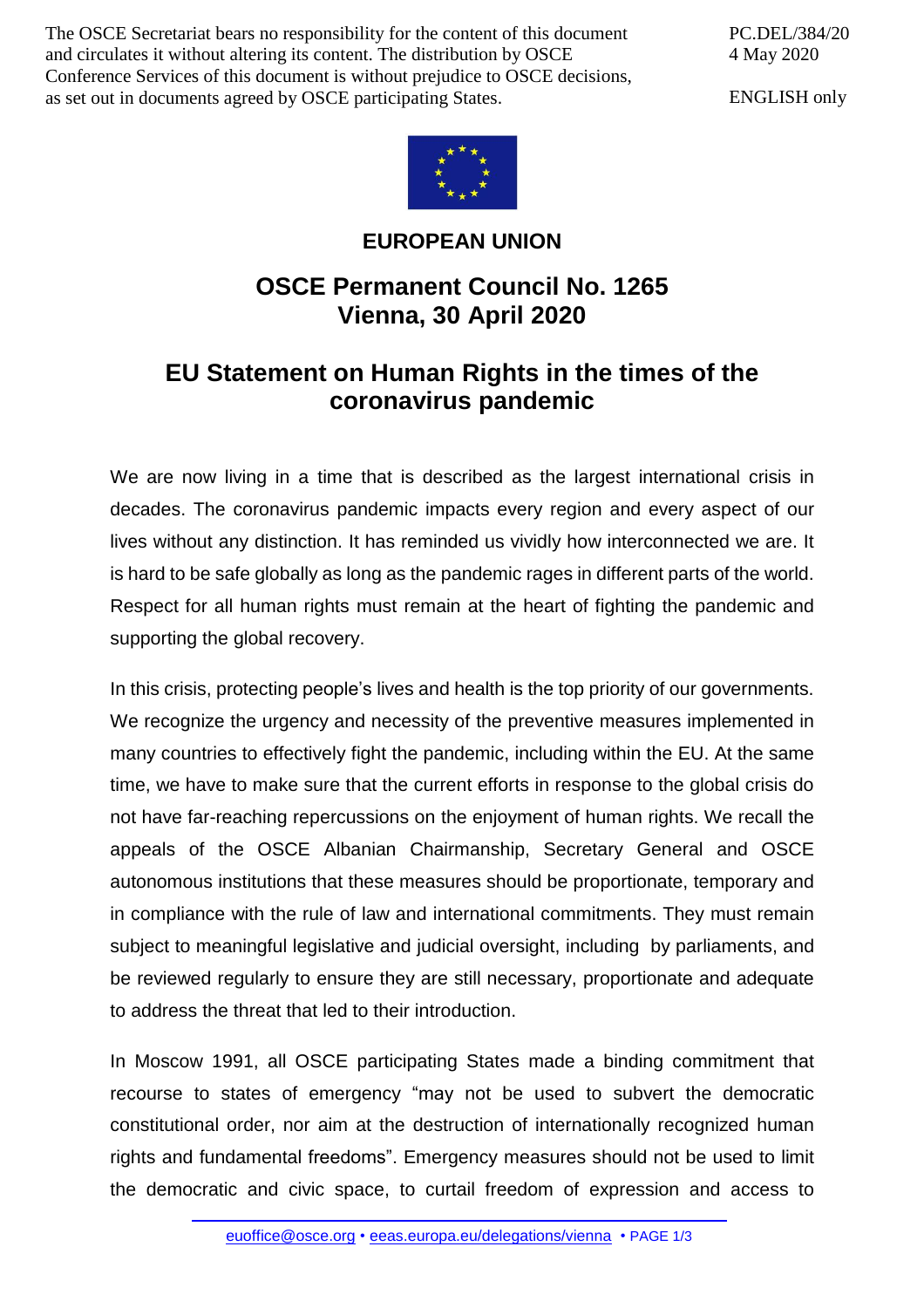information online and offline. They should not be used to restrict the work of human rights defenders, journalists, media actors and civil society organisations. Digital technologies that have the potential to help contain the pandemic should be used in full respect of international human rights standards, as well as of data protection and privacy rights.

Protecting the right to enjoyment of the highest attainable standard of physical and mental health requires access to information. People must be empowered to protect their own health and the health of others. Free, independent and pluralistic media has an important role in providing the public with relevant and trustworthy information about the pandemic, including through a free, open, reliable, secure and interoperable Internet. Misleading or false information can put lives in danger. It is therefore crucial to resolutely counter disinformation with transparent, timely and fact-based communication and thus reinforce the resilience of societies. We echo the OSCE Representative on Freedom of the Media, UN Special Rapporteur on the promotion and protection of the right to freedom of opinion and expression and IACHR Special Rapporteur for Freedom of Expression, who underlined that journalism serves a crucial function at a moment of public health emergency. We see with great concern an increase in restricting measures taken by States that disproportionately limit the right to freedom of expression and impede journalists and media actors from reporting on the COVID-19 crisis. Governments must make exceptional efforts to protect the work of journalists at a moment of public health emergency and we remain fully committed to protecting media freedom and safety of journalists at this critical time.

The role of civil society and human rights defenders is important as they encourage solidarity, support those who are most in need, and defend human rights, fundamental freedoms and democratic space.

The pandemic and its socio-economic implications are having a disproportionate impact on women and girls, as well as on other marginalised groups and on persons in vulnerable situations. For instance, quarantine measures imposed as a response to the COVID-19 pandemic are putting women and children at heightened risk of domestic, sexual and gender-based violence and cutting them off from essential support services and social networks. It is important to recognise that anyone can be affected, regardless of gender. Response measures and actions should be inclusive and gender-responsive. They should take account of the needs of those that are most at risk of experiencing any form of discrimination.